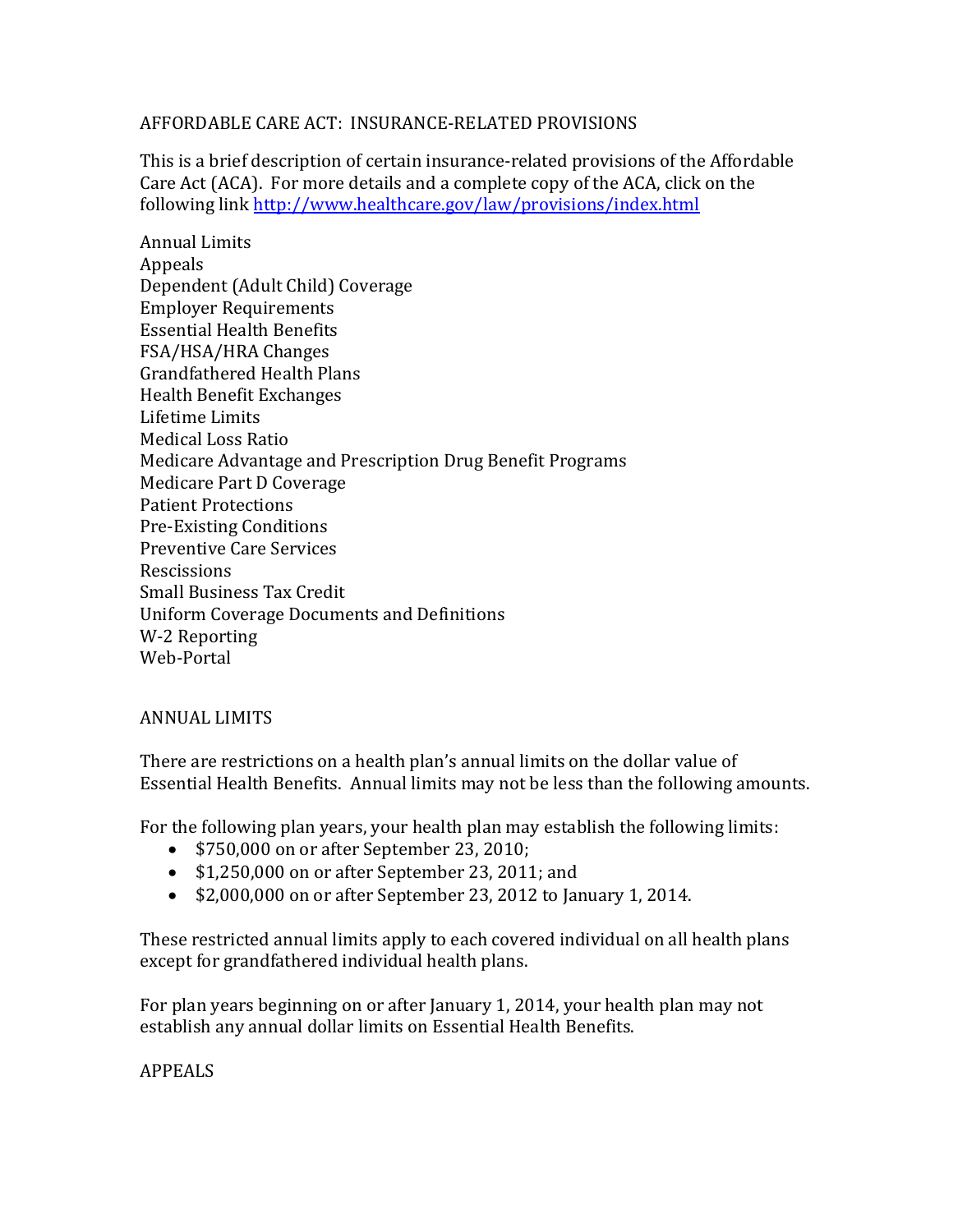Your health plan must have an effective process for appeals of coverage determinations and claims. You must be given notice of available appeals processes, both internal and external, and the opportunity to review your file and present evidence as part of the appeals process.

### DEPENDENT (ADULT CHILD) COVERAGE

Health plans that provide coverage for dependents are required to extend the coverage of dependents (adult children) to age 26, regardless of their eligibility for other insurance coverage. Your health plan must provide coverage to all eligible dependents, including those who are not enrolled in school, not dependents on your tax returns, and those who are married.

Grandfathered group health plans are not required to cover your adult children to the age of 26 if your child is eligible to enroll in another employer-sponsored health plan. On or after January 1, 2014, all health plans must cover your child who is under age 26 regardless of employment status.

### EMPLOYER REQUIREMENTS

Employers must provide employees at the time of hiring with written notice informing them of the existence of the exchange and the availability of subsidies through the Exchange if the health plan covers less than 60% of the cost of covered benefits.

If an employer fails to offer minimum essential coverage and one of its employees receives a subsidy through the Exchange, the employer will be subject to a penalty of \$2,000 per employee.

Employers offering coverage whose employees receive a subsidy through the Exchange will be subject to a penalty of \$3,000 per employee receiving a subsidy. The penalty shall not exceed \$2,000 times the number of full-time employees.

(Employers of 50 or fewer employees are exempt from these requirements, and the first 30 employees in any size group are disregarded in calculating the penalty.)

Employers with more than 200 employees offering a health plan must automatically enroll all new employees in one of the plans and automatically continue the enrollments of current employees, unless the employee opts out.

### ESSENTIAL HEALTH BENEFITS

The ACA defines certain general categories of benefits as "Essential Health Benefits", which must be included in a qualified health plan effective January 1, 2014:

• Ambulatory patient services;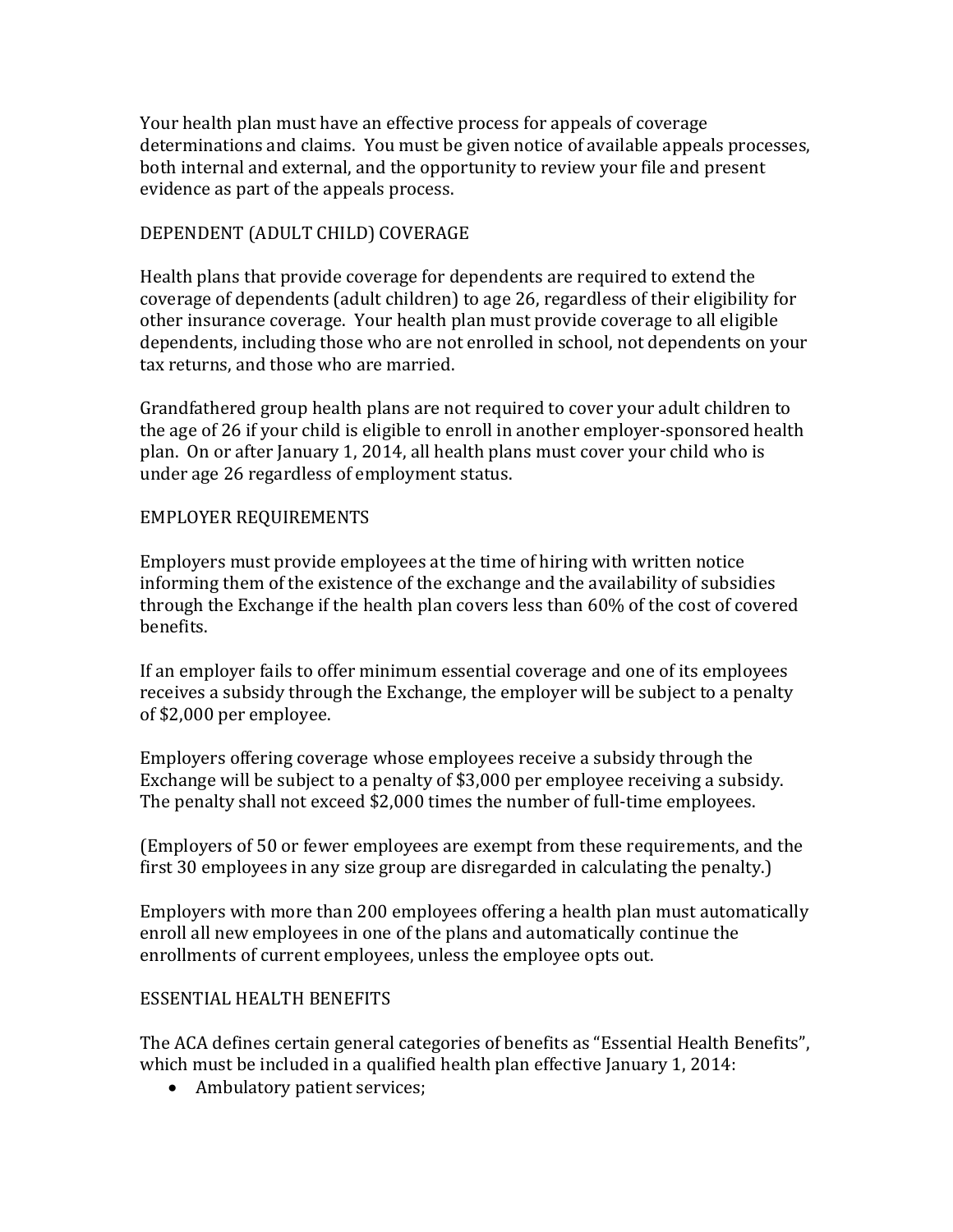- Emergency services;
- Hospitalization;
- Maternity and newborn care;
- Mental health and substance use disorder services, including behavioral health treatment;
- Prescription drugs;
- Rehabilitative and habilitative services and devices;
- Laboratory services;
- Preventive and wellness services and chronic disease management;
- Pediatric services, including oral and vision care.

### FSA/HSA/HRA CHANGES

Beginning January 1, 2011, over-the-counter (OTC) medications are no longer eligible for reimbursement from a Flexible Spending Account (FSA), Health Savings Account (HSA), or Health Reimbursement Account (HRA) unless obtained with a prescription.

Also in 2011, the excise tax for non-qualified HSA withdrawals doubles to 20%. Beginning January 1, 2013, employee contributions to health FSAs will be limited to \$2,500 per year, with future increases to allow for inflation.

### GRANDFATHERED HEALTH PLANS

A grandfathered plan is a health plan that was in existence on the March 23, 2010, ACA effective date. A grandfathered health plan is exempt from complying with some parts of the ACA, such as certain lifetime and annual benefit limits on Essential Health Benefits, Rescissions, pre-existing condition exclusions for children under 19, excessive waiting periods, and the requirement to extend dependent (adult child) coverage to age 26. As long as the health plan does not make certain changes (such as eliminating or reducing benefits, increasing cost-sharing, or reducing the employer contribution toward the premium), it maintains its grandfathered status. Once a health plan makes such a change, it becomes subject to other health reform provisions (e.g., appeals and cost sharing restrictions on preventive services). New employees may be added to group health plans that are grandfathered, and new family members may be added to all grandfathered health plans.

### HEALTH BENEFIT EXCHANGES

The ACA requires each state to establish an American Health Benefit Exchange (Exchange) and a Small Business Health Options Program (SHOP) by January 1, 2014.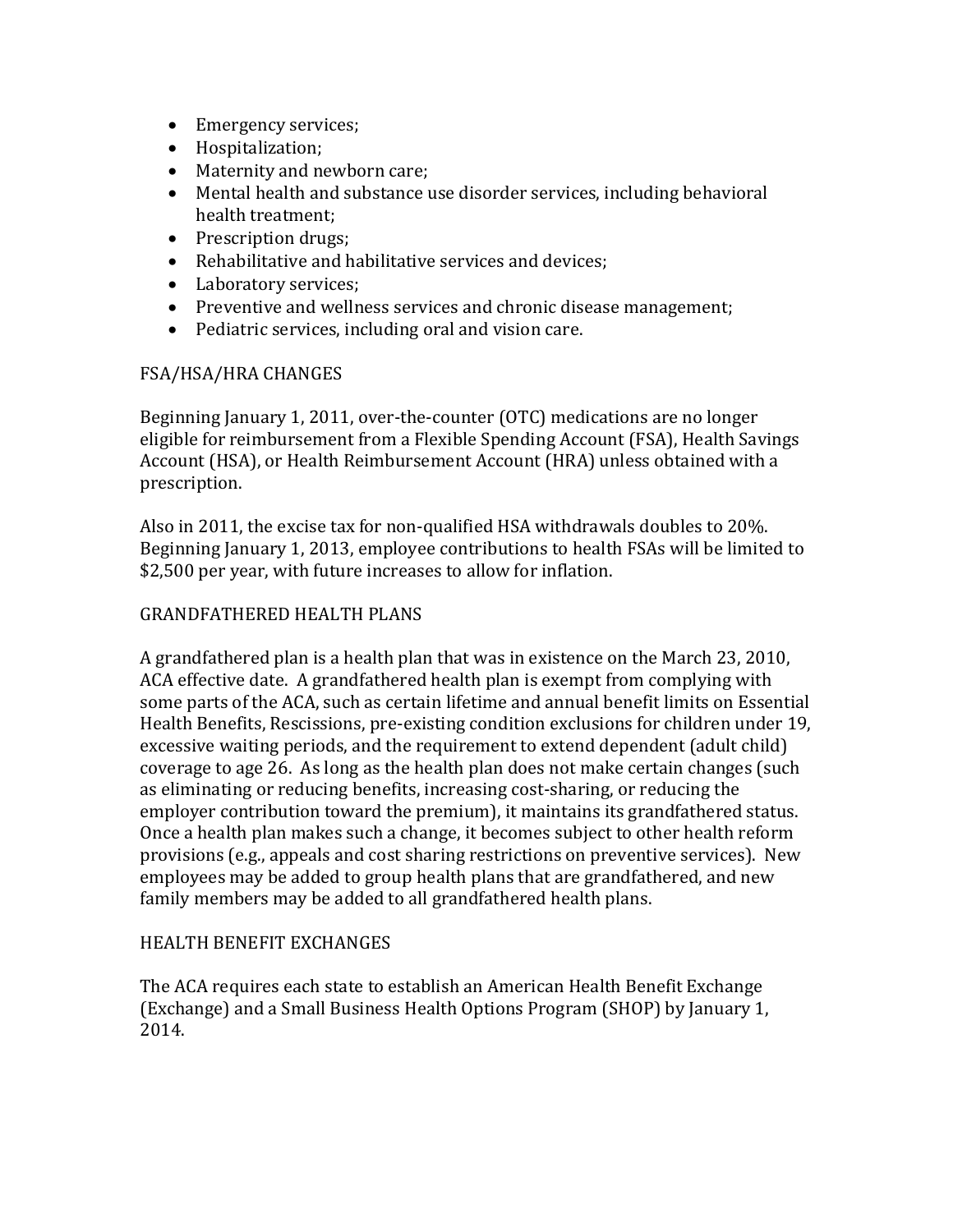In 2014-2016, only individuals and small group employers are eligible to participate in the Exchange; beginning in 2017, states may permit employers in the large group market to participate. States may also form regional Exchanges.

The Exchange is a competitive marketplace for consumers shopping for health plans. Individuals and small employers can choose from a variety of health plans that are administered by issuers, which may include HMO or PPO type plans. No individual or employer is required to purchase health plans through the Exchange.

The health plans offered in an Exchange must be qualified health plans and must meet the requirements of a qualified health plan. The ACA defines four coverage levels plus a catastrophic plan:

- **Bronze Plan**: covers 60% of the actuarial value of the covered benefits. For 2011 the out of pocket limit is \$5,950 for single coverage and \$11,900 for family coverage. For 2012 the out of pocket limit is \$6,050 for single coverage and \$12,100 for family coverage.
- **Silver Plan**: covers 70% of the actuarial value of the covered benefits, with the same HSA out of pocket limits as the Bronze Plan.
- **Gold Plan**: covers 80% of the actuarial value of the covered benefits, with the same HSA out of pocket limits as the Bronze Plan.
- **Platinum Plan**: covers 90% of the actuarial value of the covered benefits, with the same HSA out of pocket limits as the Bronze Plan.
- **Catastrophic Plan**: individuals under 30 years of age or those exempt from the individual mandate because no affordable health plan is available to them or because of hardship, may purchase a catastrophic plan with the coverage level set at the HSA current law levels except that prevention benefits and 3 primary care visits would be exempt from the deductible. This plan is available only in the individual market.

The out of pocket limits for 2012 will be reduced for those with incomes up to 400% of the FPL to the following levels:

- 100-200% FPL: one-third of the HSA limits (\$2,000/individual and \$3,993/family);
- 200-300% FPL: one-half of the HSA limits (\$3,025/individual and \$6,050/family);
- 300-400% FPL: two-thirds of the HSA limits (\$5,050/individual and \$8,107/family).

These out of pocket reductions are applied within the actuarial limits of the plan and will not increase the actuarial value of the plan.

These Exchanges must include:

 Adjusted community rating rules with rates only varying by age, tobacco use, geography, and family status;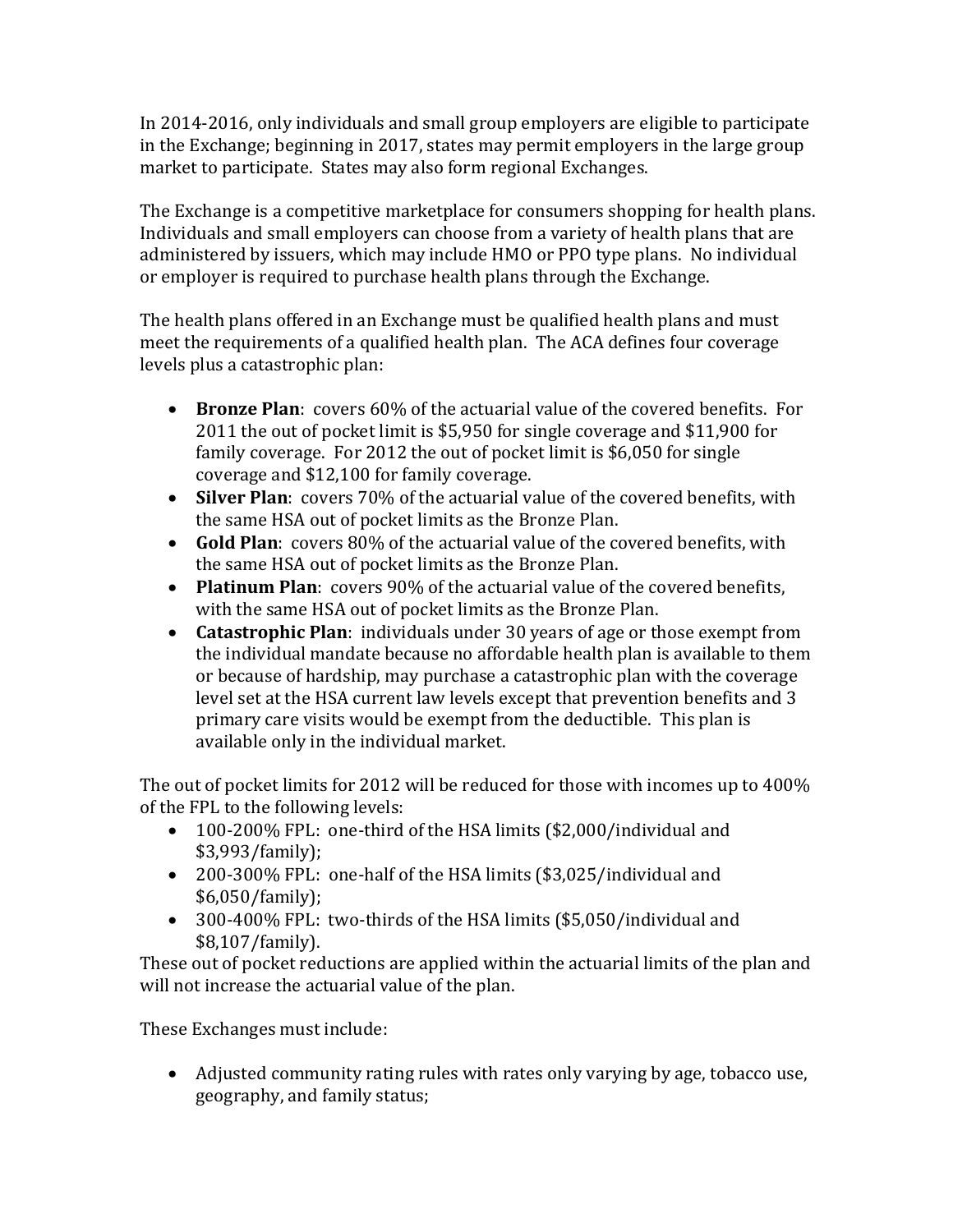- Essential benefit requirements;
- Limits on individual cost sharing;
- Subsidies up to 400% of the poverty level.

In addition, the Exchanges must provide specific support services including:

- Certification of Exchange qualified health plans;
- Calculation of premium subsidies;
- Health plan rating system and rate review;
- Standardized format and definitions for plan options and coverage;
- Enrollment facilitation; and
- Website and toll-free hotline.

Exchange Premium Subsidies/Tax Credits

Premium subsidies will be available through the Exchange for individual taxpayers whose household income falls between 100% and 400% of the Federal Poverty Level (FPL). These subsidies work as follows:

- 400% of FPL for a family of four is approximately \$89,000 for calendar year 2011. As a result, a large number of Alabamians will be eligible for some level of federal subsidy.
- This subsidy will equal the difference between a percentage of household income and the second lowest cost Silver plan available through the Exchange.
- These subsidies will be paid by the Federal Government directly to the issuer and will only be available through the Exchange.

In 2014, unless exempt, all individuals must maintain minimum essential coverage or pay a tax penalty that starts out at the greater of \$95 or 1% of household income per year for each covered family member (up to 3 family household members) and eventually increases to the greater of \$695 or 2 ½% of household income per year for each covered family member (up to 3 family household members) for years 2016 and subsequent.

### HEALTH INSURANCE ISSUER

Health insurance issuer (issuer) means an insurance company, insurance service, or insurance organization (including a health maintenance organization) which is licensed to engage in the business of insurance in Alabama and which is subject to Alabama law. Issuers may also be referred to as carriers, insurance companies, or insurers.

### LIFETIME LIMITS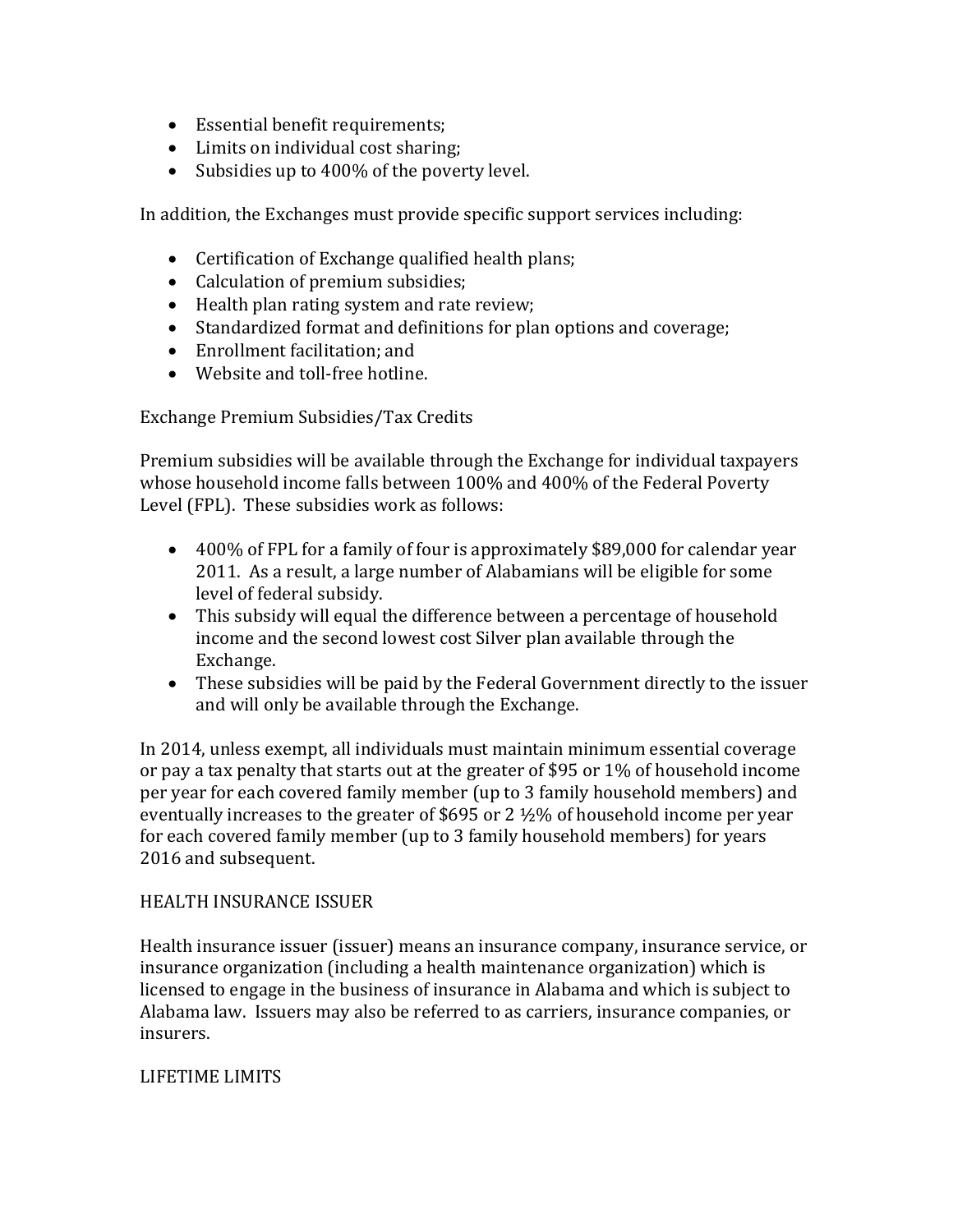A group health plan may not establish any lifetime dollar limits on the value of Essential Health Benefits for any individual.

Your group health plan may impose lifetime limits on the dollar value of specific covered benefits that are not "Essential Health Benefits" to the extent that those limits are not otherwise prohibited under federal or state law.

### MEDICAL LOSS RATIO

Health Plan Reporting Requirement

The ACA requires issuers to report health plan costs for the purpose of calculating the insurers' medical loss ratio (MLR) (the percentage of insurance premium dollars spent on reimbursement for clinical services and activities to improve health care quality).

Large group insurers must spend at least 85% of premium dollars on claims and activities to improve health care quality. Individual and small group insurers must spend at least 80% of premium dollars on claims and activities to improve health care quality.

The calculations will be based on the aggregate experience of the issuer for each state in which the issuer is licensed. Medical cost activities that are grounded in evidenced-based medicine and improve health care quality will be included in the calculations. Activities designed primarily to control or contain costs will be considered administrative and are not included in the MLR calculation.

Adjustments will be made for:

- Prevention of market destabilization;
- Issuers with low volume in a state:
- New health plans with over 50% of premium in-state in the new health plan; and
- Mini-med and expatriate plans.

# Rebate Requirement

Beginning August 2012, health plans must provide rebates to enrollees if their MLR does not meet the minimum standards for a given plan year.

# MEDICARE PART D DRUG COVERAGE

Prior to 2011, most Medicare Part D enrollees were required to pay 100% of prescription drug costs once expenses exceeded \$2,830 and until they reached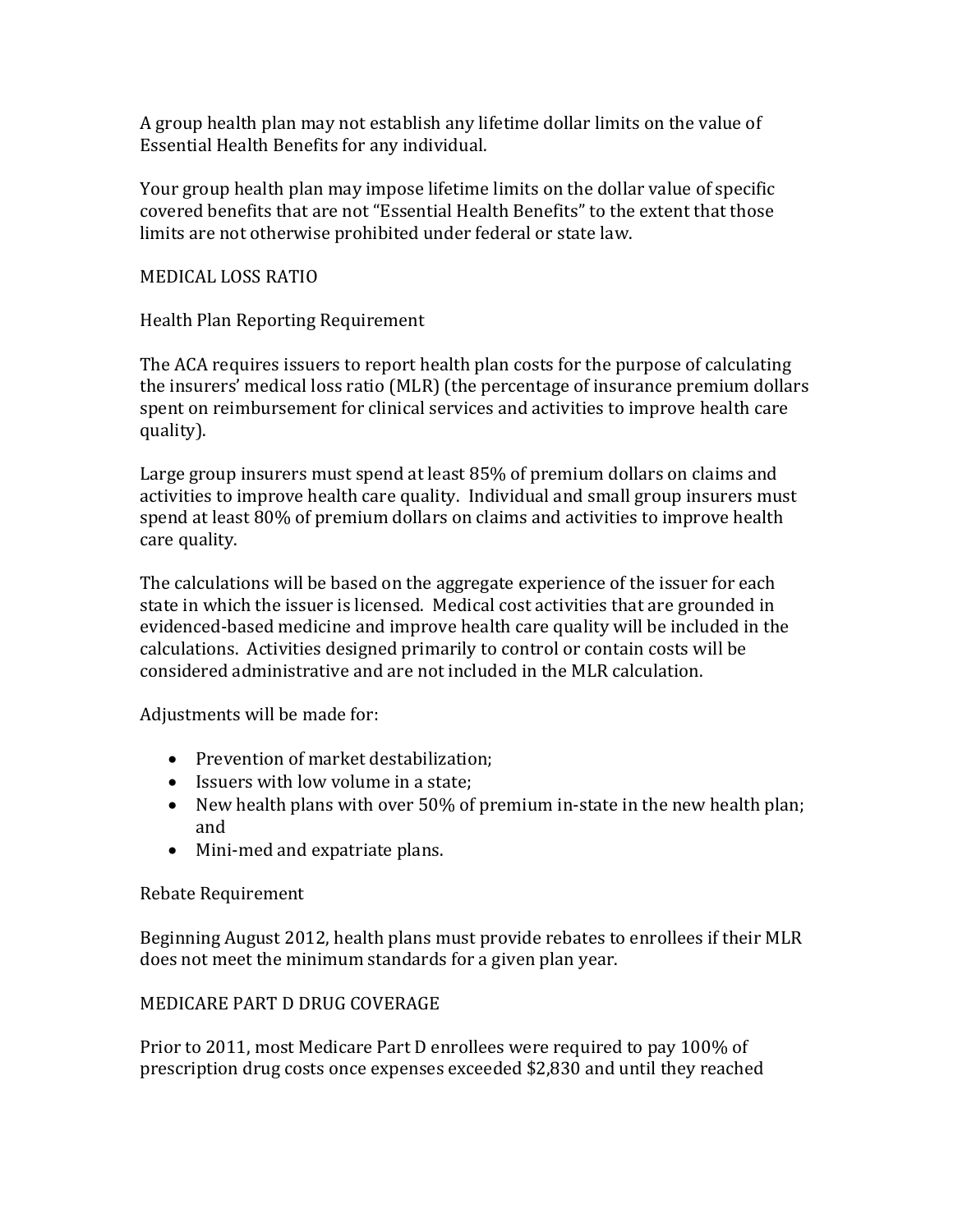\$4,550 (catastrophic coverage). This gap in coverage is often referred to as the "donut hole."

- Beginning in 2011, Part D enrollees who reach the donut hole gap will receive a 50% manufacturer discount on the total cost of their brand-name medications.
- Beginning in 2013, in addition to the 50% discount, a portion of the cost of brand-name medications will be covered, reaching 75% in 2020.
- Beginning in 2011 through 2020, Part D will also cover a portion of the cost of generic medications in the gap, reaching 75% by 2020.
- The actual out-of-pocket amount paid to become eligible for catastrophic coverage will be reduced by the amount of current manufacturers' discounts.

### PATIENT PROTECTIONS

You can select any participating available primary care provider (PCP) as your PCP, and you can choose any participating pediatrician as you child's PCP. You have direct access to participating obstetrics or gynecology (OB-GYN) providers.

There are no prior authorization requirements for emergency services in a true emergency, even if the emergency services are provided by an out-of-network provider. Payment for the emergency services will follow the health plan rules for network emergency coverage.

This provision applies to all non-grandfathered health plans.

### PRE-EXISTING CONDITIONS

Group health plans and non-grandfathered individual health plans cannot impose pre-existing condition exclusions on enrollees or their spouses or dependents under age 19. No pre-existing condition exclusions are allowed in any health plan beginning in 2014.

A temporary pre-existing condition insurance plan is available for those eligible individuals who have been uninsured for at least 6 months and who have a preexisting condition. For details, see [https://www.pcip.gov.](https://www.pcip.gov/)

# PREVENTIVE CARE SERVICES

All non-grandfathered group and individual health plans must provide coverage for preventive care without any cost-sharing requirements.

For a list of covered preventive health services, see <http://www.healthcare.gov/law/about/provisions/services/lists.html> .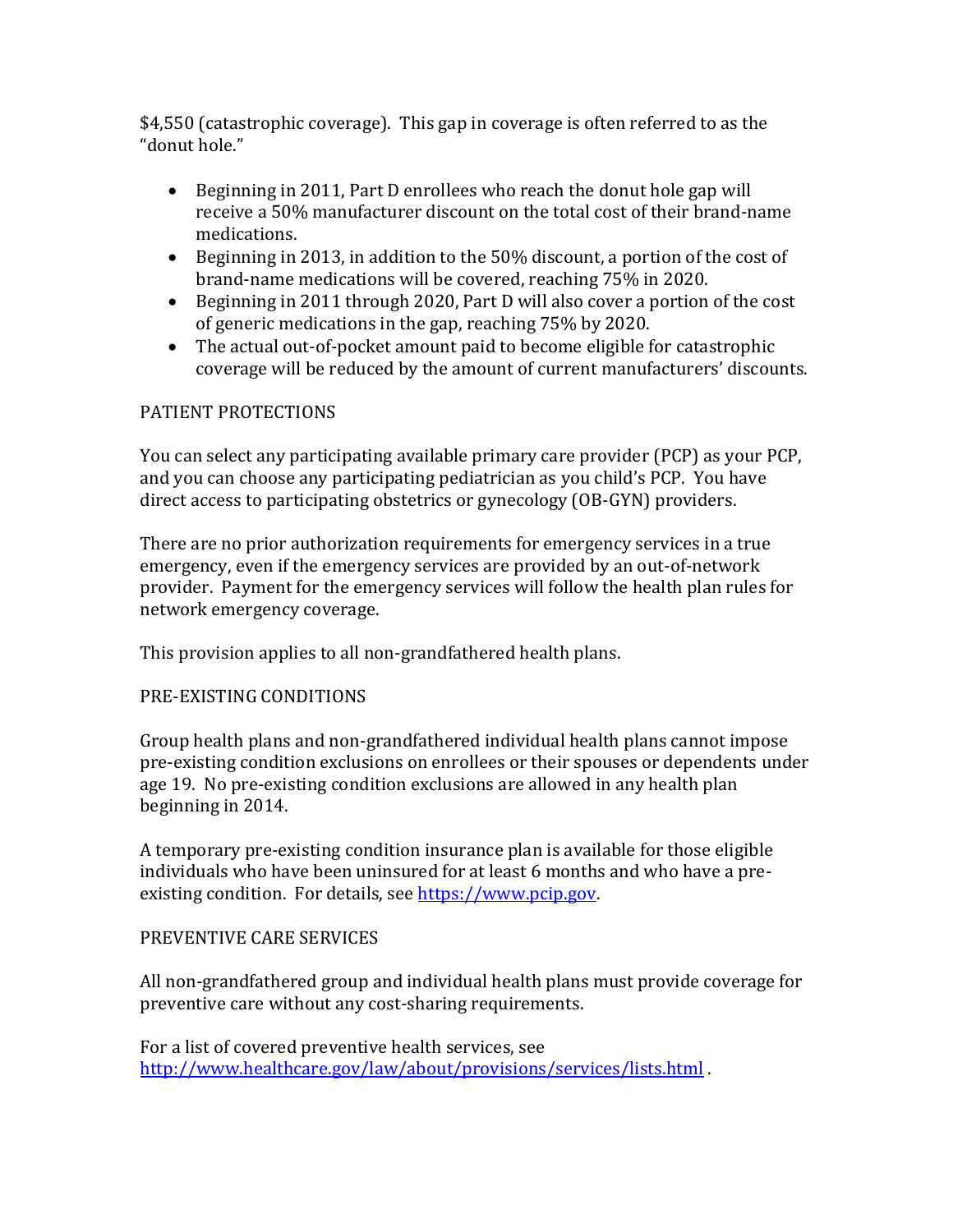#### RESCISSIONS

Rescission is the retroactive cancellation or discontinuance of your coverage due to fraud or intentional misrepresentation of material fact. Rescission is permitted only for an act, practice, or omission by you that constitutes fraud, or an intentional misrepresentation of a material fact. Rescission is not permitted in the case of inadvertent misstatements of fact.

You must be given at least thirty calendar days advance written notice when coverage is to be rescinded, and the notice must include your appeal rights as required by law and as provided in your health plan benefit documents. The purpose for the advance notice is to allow you to explore other coverage options.

### SMALL BUSINESS HEALTH CARE TAX CREDIT

Certain small businesses that offer health plans are now eligible for health care tax credits. These vary depending on the tax-exempt status of the organization and employer contribution toward health plans.

The Small Business Health Care Tax Credit is designed to encourage small businesses and small tax-exempt organizations to offer health plans for their employees. The credit is targeted specifically to help businesses and organizations that employ moderate-and low-income workers.

For further information, see <http://www.irs.gov/newsroom/article/0,,id=223666,00.html>

### UNIFORM COVERAGE DOCUMENTS AND DEFINITIONS

The ACA requires health insurance issuers offering group or individual health plans and plan sponsors or administrators of self-insured group health plans to use Health and Human Services (HHS) standards in benefit summaries and coverage explanations.

The benefit summaries and coverage explanations must comply with the following:

- Is presented in a uniform format.
- Is presented in a manner determined to be understandable by the average health plan enrollee.
- Includes uniform definitions of standard insurance terms as well as a description of the coverage.
- Includes the exceptions, reductions and limitations on coverage; cost-sharing provisions; renewability and continuation of coverage provisions; examples of common benefit scenarios; statement whether the plan provides minimum essential benefits; statement that the outline is a summary only.